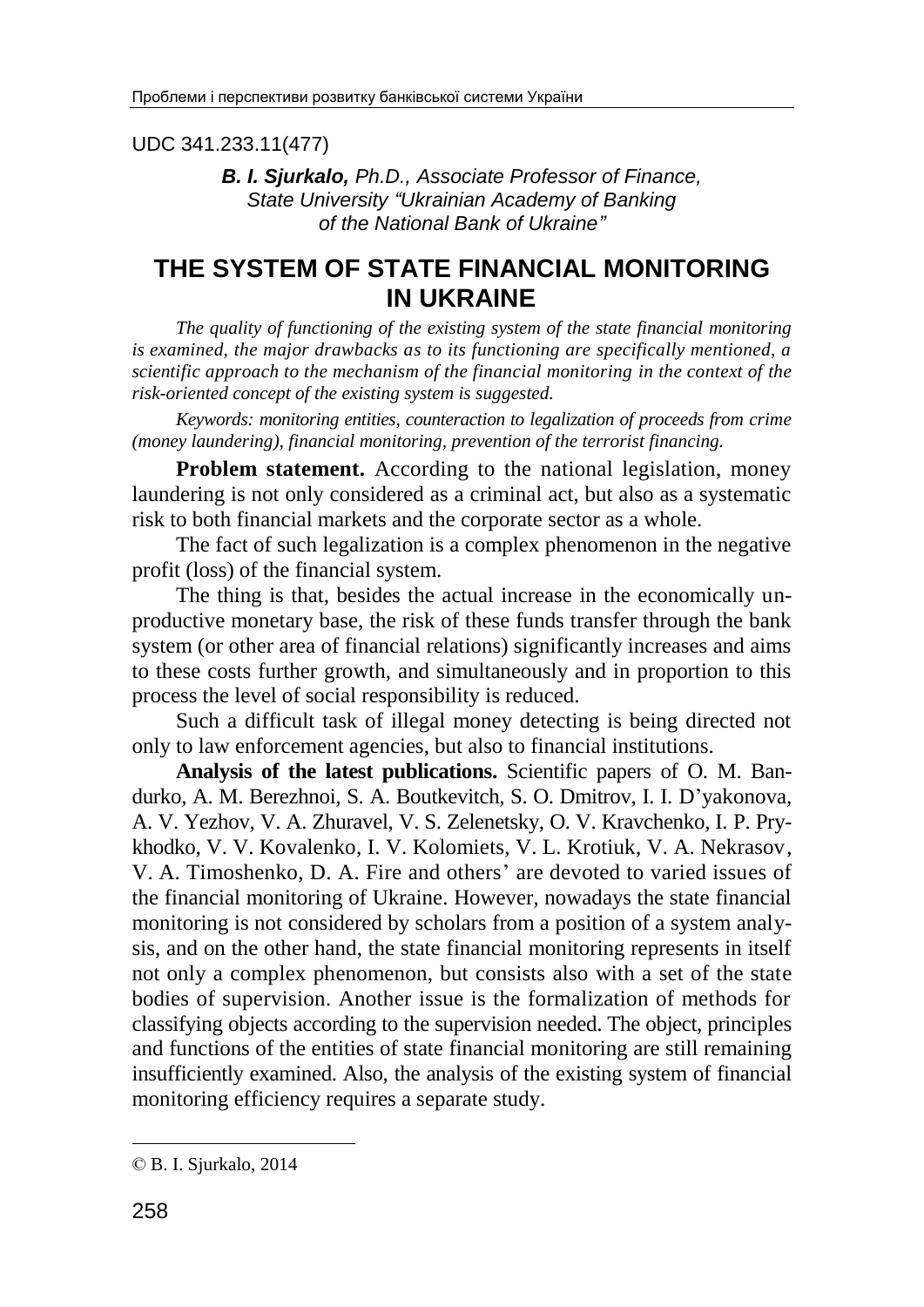**The main aim of the article** is to analyze the existing system of financial monitoring and to elaborate the ways of its improvement.

**Main results of the study.** Taking into account the main drawbacks of the current anti-money laundering system in Ukraine, it could be highlighted that the basic drawback for building an effective system of the regulatory policy is the absence of an effective financial and economic mechanism of the national counterwork in the sphere of proceeds from crime legalization. The current system of anti-money legalization is not indefectible from the standpoint of a single financial supervisor existence, which determines the legality of transactions that fell under the financial monitoring.

The lack of a single and affordable methodology for monitoring financial transactions is one of the main reasons for the existence of a large number of operations with signs of uncertainty. Thus, subjective evaluation of an official entity of the financial monitoring in current practice is a defining moment in associating operations with internal financial monitoring. This approach complicates the work of the financial supervisor.

The only solution to these problems is to create a mechanism for the state system of counteraction to legalization of illegal proceeds.

The mechanism of the state system of counteraction to illegal proceeds legalization, as a part of regulatory policy, should include such items as regulatory and legal framework, organizational and informational support, administrative tools, financial and economic tools and methods of counterwork.

Nowadays, the most effective tool against the legalization of illegal proceeds is to introduce the financial monitoring. The financial monitoring is an activity of identifying transactions that are subjects of mandatory controls, and other transactions with monetary funds or other property related to the legalization (laundering) of proceeds from crime.

Considering the above mentioned, the financial monitoring of counterwork with legalization (laundering) of proceeds from crime is considered as a subject of control, as part of the internal control system, organized under the laws of Ukraine.

By the moment, terms of the internal financial monitoring in Ukraine are based on the following regulations:

- 1. The law of Ukraine "On prevention of legalization (laundering) of proceeds from crime" from May 21, 2010.
- 2. The law of Ukraine "On Banks and Banking Activity" from December 7, 2000, and with amends from February 6, 2003 and May 22, 2003.
- 3. The law of Ukraine "On Financial Services and State Regulation of Financial Markets" from July 12, 2001, with amends from February 6, 2003.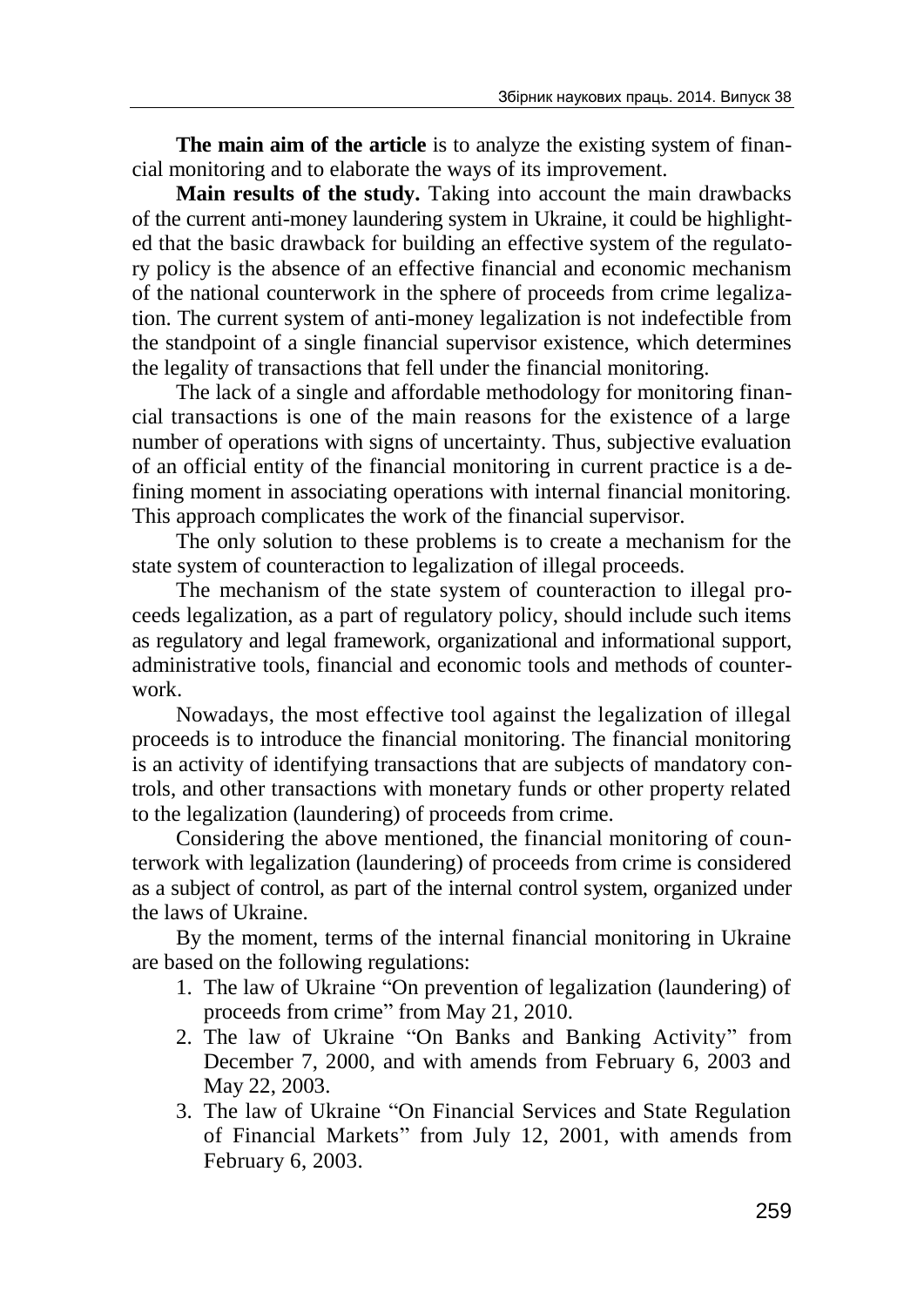- 4. The Forty Recommendations of the Financial Action Task Force (FATF), put into the effect jointly by the CMU and NBU in August 28, 2001, № 1124.
- 5. "Regulations on the implementation of financial monitoring by banks", approved by the NBU Board on May 14, 2003, № 189.
- 6. Other legal acts.

The basic principle of rules and programs of financial monitoring development and implementation is to ensure the participation of employees of the subject of control (within the limits of their competence) in the detection of financial transactions that may be related to legalization (laundering) of proceeds from crime or terrorist financing.

The rules should be designed to meet the following needs:

- confidentiality of information according to the Law of Ukraine "On information" about customers and their operations, and other information that is a trade secret;
- preventing the involvement of bank employees to the legalization (laundering) of proceeds from crime.

Customers' research and identification during the operations under the legislation of Ukraine and the rules of international practice are the keys to an effective financial monitoring.

According to the decree of the President of Ukraine "About measures on development of the system of combat against legalization (laundering) of proceeds from crime and terrorist financing" from July 22, 2003,  $\mathbb{N}^{\circ}$  740/2003, in the organizational structure (interagency working group) of methods and tendencies' research in the field of money from crime laundering, representatives from the State Department for Financial Monitoring, State Tax Administration of Ukraine, Ministry of Internal Affairs of Ukraine, State Commission for Regulation of Financial Services of Ukraine, State Commission on Securities and Stock Market, Security Service of Ukraine, Ministry of Justice of Ukraine, Ministry of Foreign Affairs of Ukraine, Ministry of Economy and European Integration of Ukraine, State Customs Service of Ukraine, the Cabinet of Ministers of Ukraine, Ukraine's presidential administration should be included, involving representatives of the National Bank of Ukraine, the Prosecutor General of Ukraine, financial experts, – in order to analyze the effectiveness of measures taken for prevention and counteraction of legalization (laundering) of proceeds from crime.

Also, according to the Law of Ukraine "On prevention of legalization (laundering) of proceeds of crime", financial monitoring system consists of two levels – primary and state ones. Thus, the state control has considerable potential in combating money income, considering the number and responsibilities of financial monitoring entities. However, the complexity and the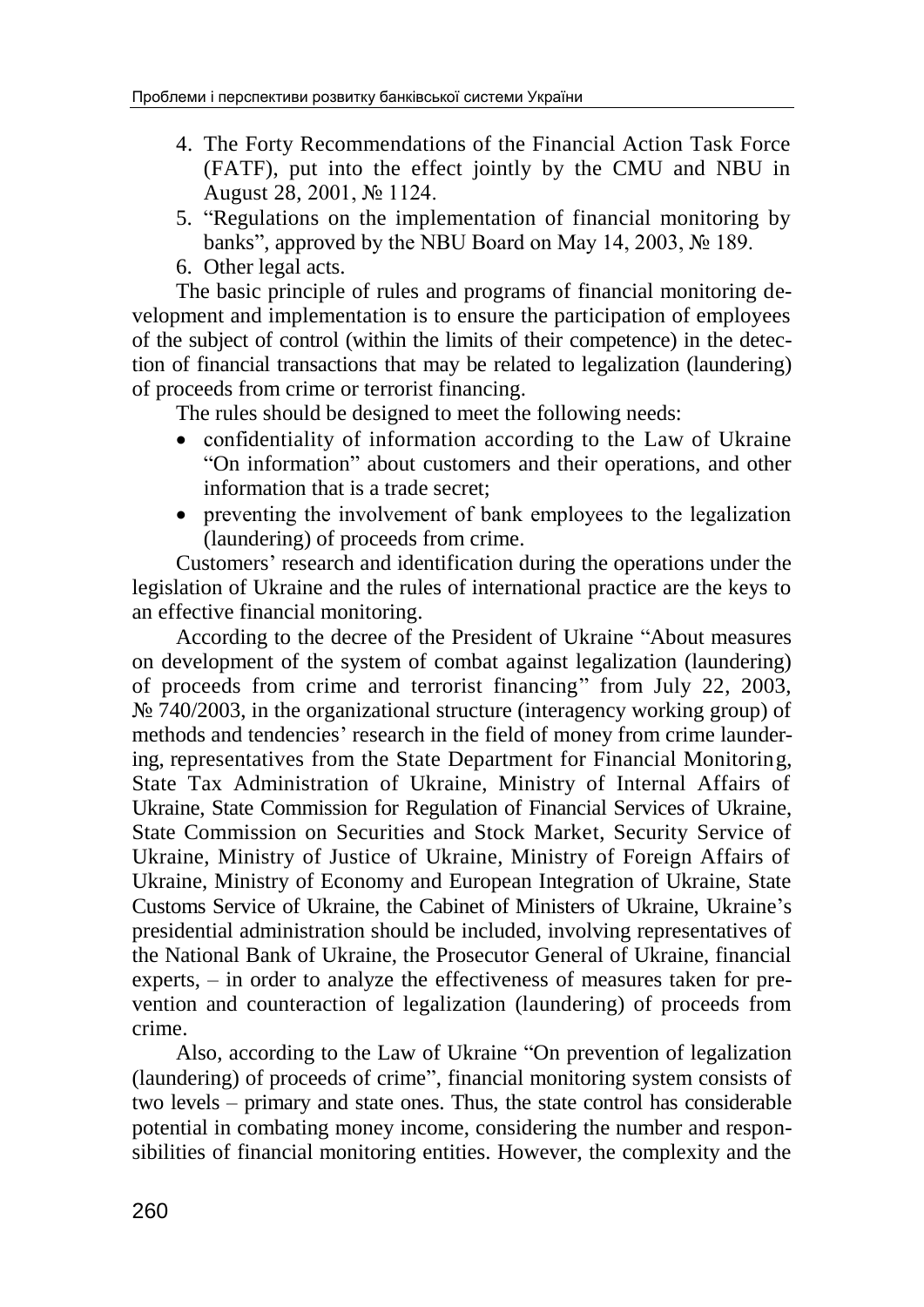depth of cautions to an effective application of the national anti-money laundering lays in the absence of a single national risk assessment methodology for legalization, and the lack of a single database of customers' reputation.

It means that informational support has a weak disposition for the classification and identification of operations and objects of financial monitoring. To build an effective system of combating money laundering, it is necessary to implement a centralized system of objects of risk level evaluation control. This system has to be primarily built on the basis of such criteria as the type of a customer, its location (country of registration), activity (goods and services) generated by the financial flow, taking into account the horizon of time-weighted return of activity and general terms of business. These criteria are difficult to keep for all customers from a position of the subject control. Therefore, the obvious need is to use the levels of risk in terms of which these criteria should be calculated. The division into three risk levels is sufficiently representative: maximum risk, likely risk, poor risk. When it comes to the maximum risk, there appears a high probability of identifying a transaction as the subject of financial monitoring. And that is why it is important to pay attention to the subject of uncertainty of transactions and calculate rates according to the above criteria. A probable risk indicates the possibility of suspicious transactions, and depraves the client's reputation. Criteria calculation must also be carried out during the monitoring period to determine the economic content of the operation and its purpose, to maintain the data of the operation – the reputation of the subject of control. However, it is necessary to take into account that a coincidence with the specified level of risk may indicate an imperfect work of the company's management, and not only on its questionable intentions. Poor risk shows high rates of return of the object of control compared to the industry, or it indicates the appearance of some extraordinary operations for the company. The calculation of criteria should not be provided constantly, but the regular occurrence of these transactions may increase the risk of the object of control. All other customers must have an impeccable reputation.

Also, the system of indicators for identifying suspicious transactions is raw. There are only specified marginal operations that are subjects to financial monitoring, and it is mentioned about internal monitoring that the operation should have signs of uncertainty in the presence of "motivated suspicion". That is why, clear criteria for assigning operations to the internal monitoring are actually missing. That, in turn, is directly related to the mechanism of the national anti-laundering proceeds from crime. The legislation clearly outlines only the signs of uncertainty of transactions, but there are no well-defined criteria or indicators of a clear classification of such transactions for monitoring.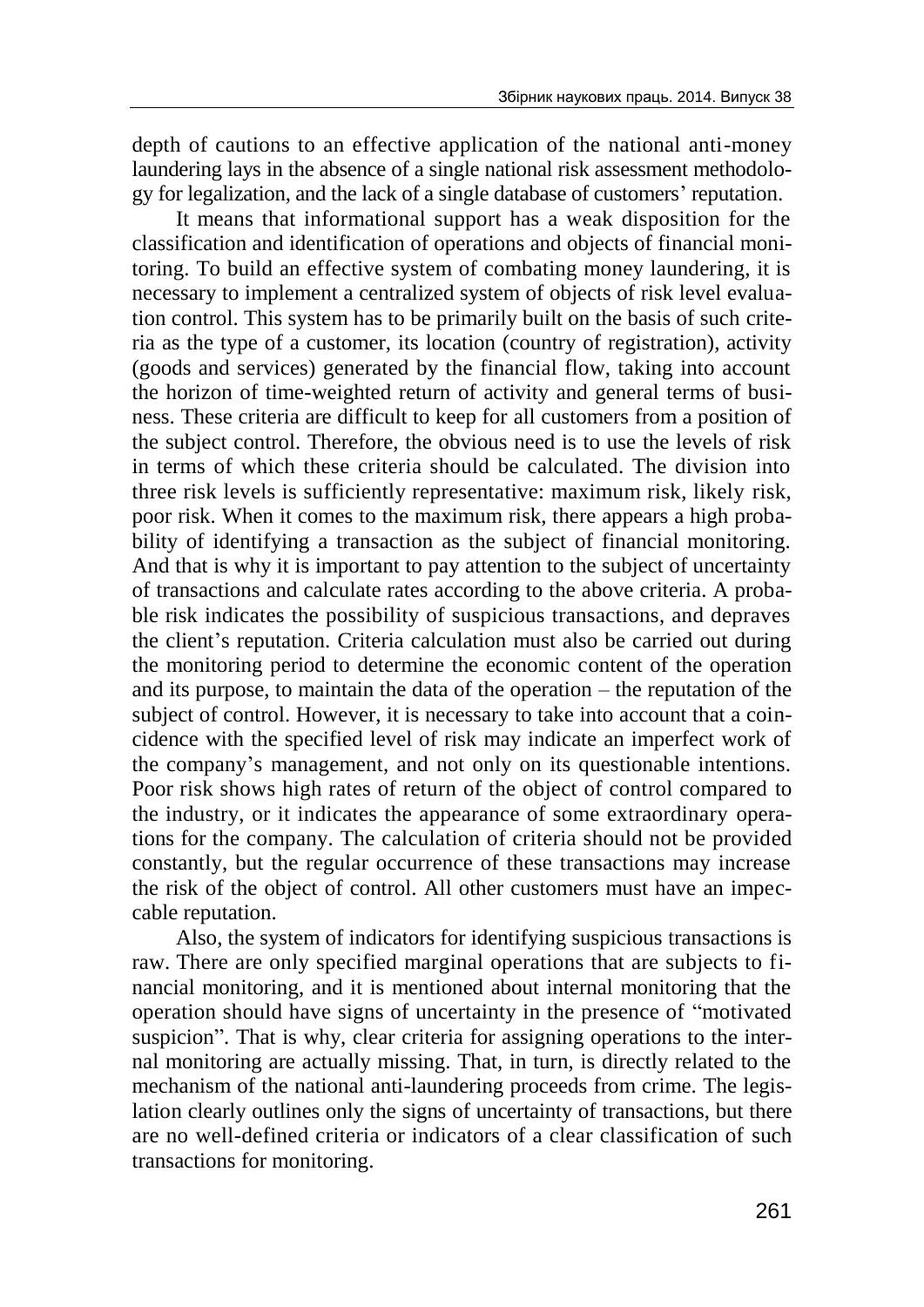We suggest using a system of indicators for initial monitoring subjects. This system of indicators will not only confidence in attributing specific operation to the monitoring system, but also it will facilitate the work of a specialized body of financial control, shorten periods of operations' processing, and create opportunities for pre-automated processing of transactions for the purpose of financial monitoring.

According to the indicators suggested, the following ratios could be elaborated:

- the amount of a transaction to the daily amount of proceeds from the sale;
- the transaction amount share in the annual income from sales;
- the amount of monthly income to the transaction amount;
- a transaction amount to the daily (monthly) cash flow;
- a transaction amount to the cost of products manufactured per month.

Such correlations are neither a commercial nor banking secrets and can be used by entities of initial financial monitoring without limitations.

At the level of monitoring by initial subjects, using a single information database, which displays the reputation of contractors, will allow on-line risk track, and using the above mentioned criteria will make it possible to determine the doubtfulness of an operation in the form of a formula. This approach will get rid of subjective evaluations, and combat money laundering at a new level with the use of quantitative indicators.

Administrative tools, according to the established law on the prevention of legalization, are effective ones for revitalizing the financial monitoring entities. The peculiarity of this element of the mechanism of the national system of counteraction is that inaction in combating money laundering is considered as the act which causes the suspension or dissolution of the entity of initial financial monitoring.

The next components of the mechanism of the national system of counteraction with legalization of illegal proceeds are financial and economic instruments. These instruments include rules and regulations, incentives and sanctions, limits and preferences. The criteria for classifying transactions as subjects of mandatory and internal financial monitoring are specified in the legislation as norms. To the present moment the following standards are set: the equivalent of 150 000 UAH for normal operations, and 13 000 UAH for transactions that pass through the gambling establishments and casinos.

It could be concluded that the range of standards is somewhat narrowed. According to the law, the penalties are imposed in the form of administrative fines on officials for inaction in the field of prevention of legalization of proceeds from crime. Currently, the minimum fine equals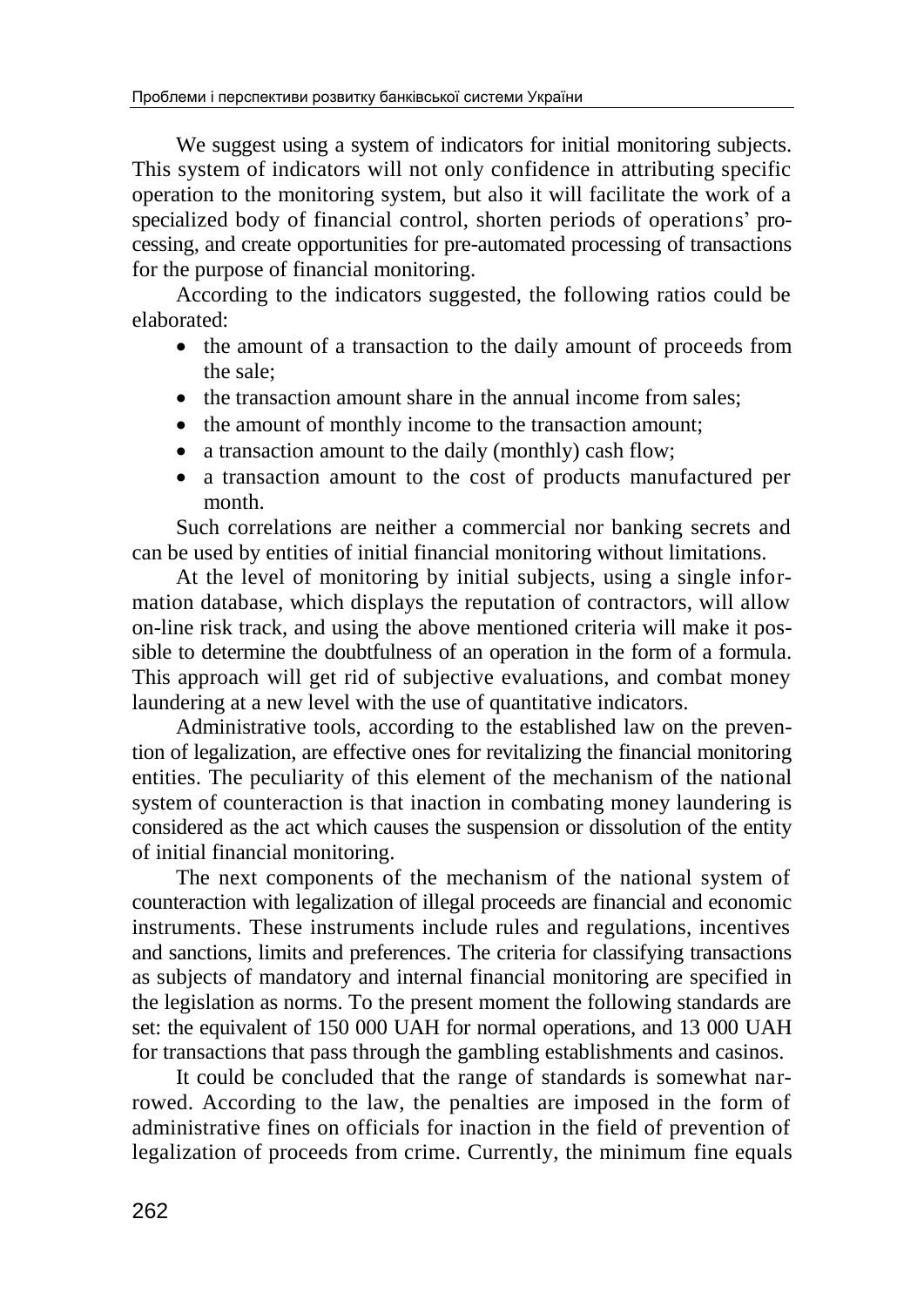to 100 tax-free income parts of a citizen. Incentives in this area are not provided at the moment. Limits – restrictions are applied to activities of objects under the control, preferences for any object even with an impeccable reputation are not provided.

Particular attention should be paid to methods of financial control. In our view, the current system of legalization uses only a method of monitoring and some methods of analysis at the level of initial control subjects. It means that if the signs of uncertainty determined by a bank appear, suspended operations are being stopped until the bank gets a permit from a specialized body of financial control. In fact, the method of analysis is divided into two stages and has a significant time gap between them and thus the effectiveness is lost in favor of information preserving.

Considering above mentioned, among the existing methods of management the one of planning is not currently used. Since only one operation is controlled without considering its economic content and peculiarity of the main activity of the business entity. The above mentioned method may be described as the transition from monitoring transactions to monitoring activities and financial work and storing the information which indicates an impeccable reputation of counterparty. The following transition should be realized: from analysis and monitoring to the planning some defined boundaries of possibilities for the financial activities of business entities. In such a case, the State control in financial flows will be personalized and quite transparent.

The suggested mechanism of the national anti-money laundering uses the sequence of methods such as analysis of operations, planned versus normative indicators' check, risk operations' assessment and transmitting the most risky operations to specialized financial supervisor, the control (cancellation) of the operations and recording the results database of entities' business reputation.

All the necessary elements of the financial mechanism of the national system of combating money laundering have been indicated, and now it should be noted that the proposed mechanism would be effective if all of the above methods are united. The common use of all the methods and tools is possible only if the concentration of all functions of supervision and control is provided by a single supervisory center. To date, the state service for financial monitoring has no such an extended power. Schematically, the organizational structure of financial control can be displayed by the following pattern.

All the elements of an effective mechanism for the national counterwork with legalization of illegal proceeds have been determined, and the algorithm of its work may be suggested.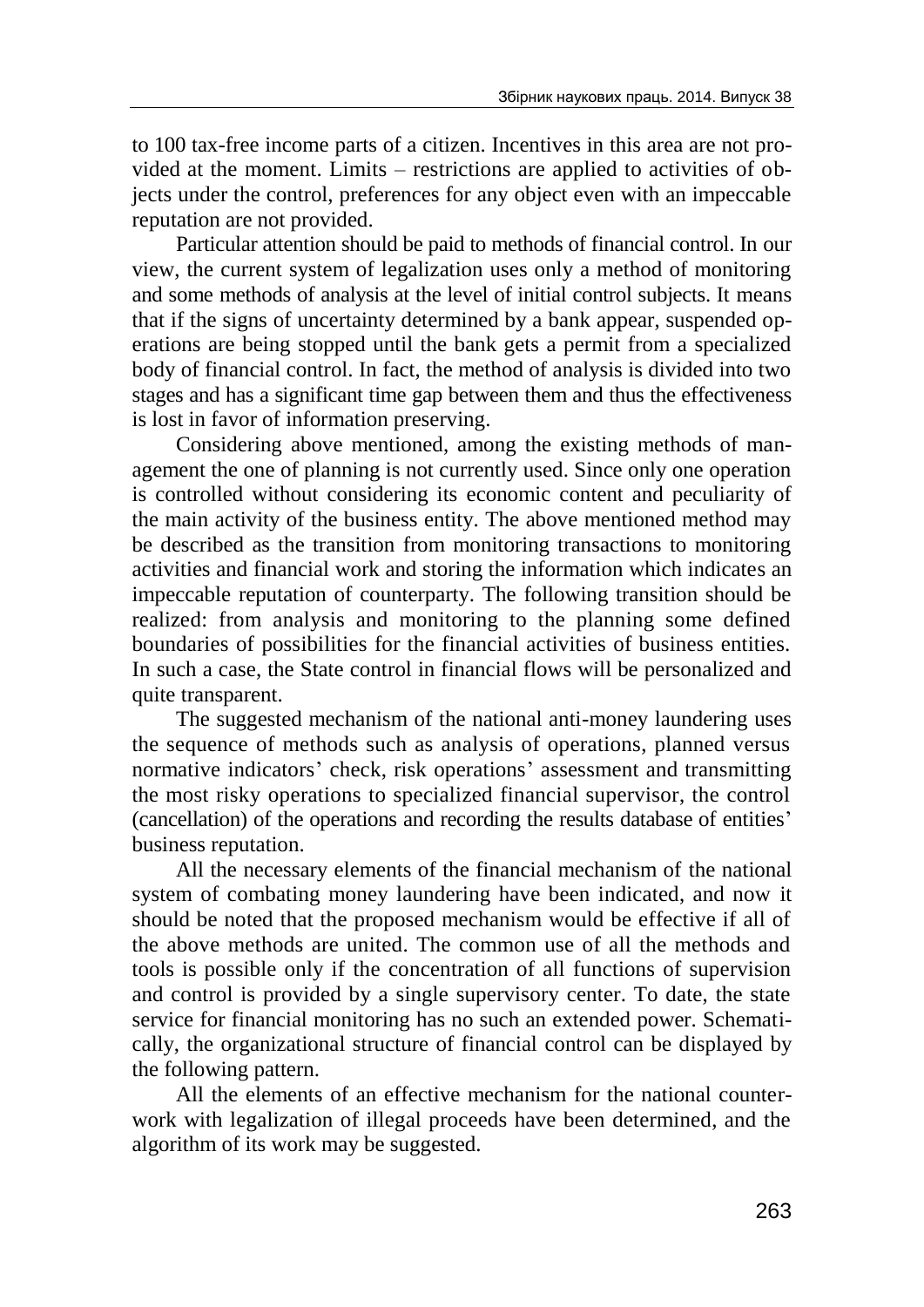To find out the main differences between already existing and the proposed mechanism we have elaborated a scheme of the current antimoney laundering in Ukraine.

It is evident that today a single entity, the State Committee for Financial Monitoring of Ukraine, operates in doubtful transactions' analysis and in providing its conclusions as to the classification of such transactions. The main problem that exists today is the low efficiency of the State Service for Financial Monitoring, related to the complexity of inspection (audits) entities in non-banking sector. The main workload falls on the State Tax Service. The suggested algorithm of the national anti-money laundering mechanism is based on a clear formula, which determines the category of uncertainty for the entities of initial monitoring.

In order to clarify the main differences between the existing and the proposed mechanism we also construct an algorithm of the current antilegalization of illegal income in Ukraine.



**Figure 1 – The national system of financial control**

The above circuit current anti-legalization of illegal income in Ukraine is built in Figure 2.

Thus, to date, only one body  $-$  the State Committee for Financial Monitoring of Ukraine operates with an analysis of operations and the development of conclusions regarding the reference to a dubious category. The main problem that exists today is the low efficiency of the State Committee for Financial Monitoring, due to the complexity of inspections (audits) entities in the non-banking sector. The main burden falls on the State Tax Service.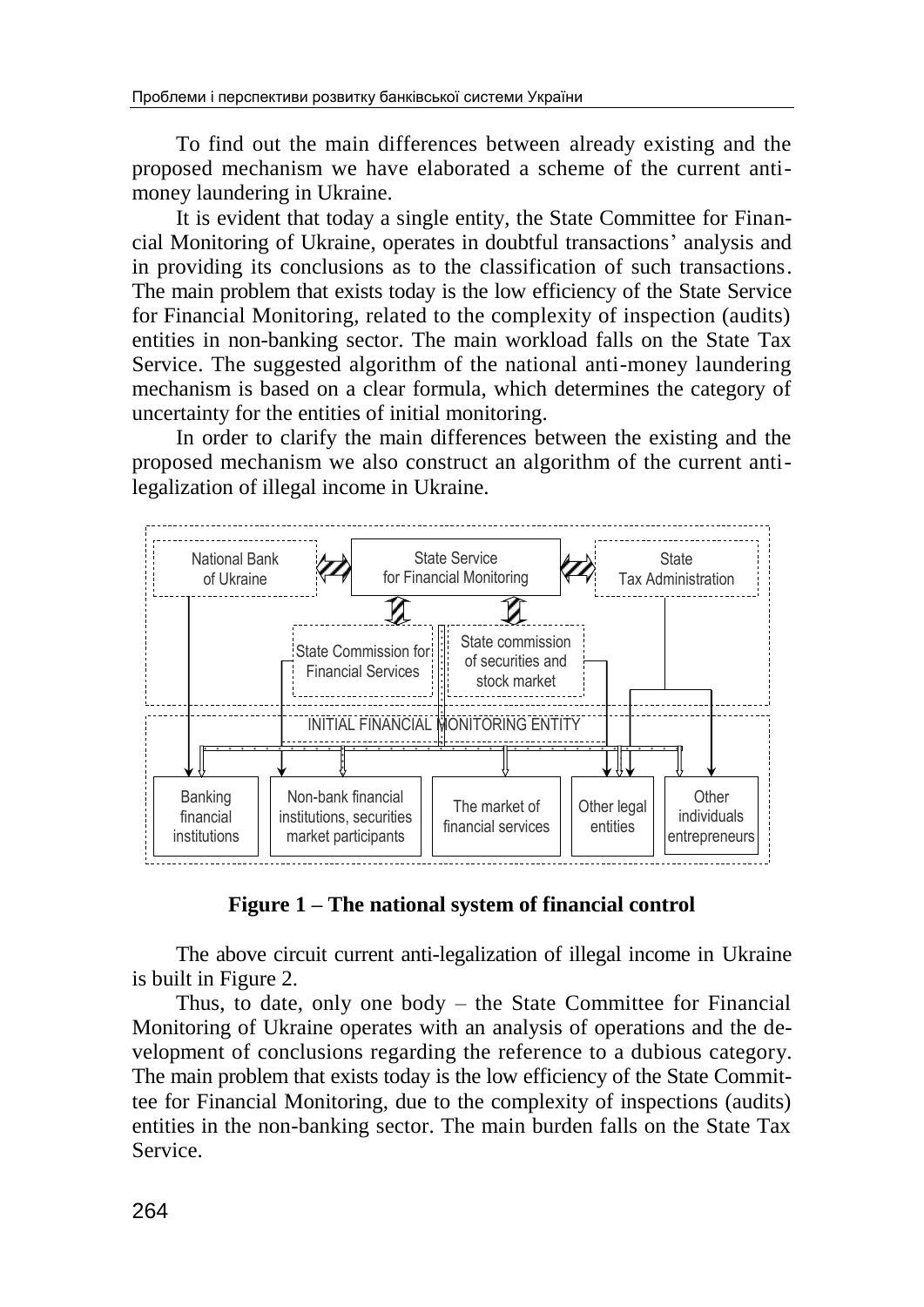To assess riskiness of the operation to date in world practice, there are several approaches.



## **Figure 2 – The algorithm of the present system of counteraction to legalization of proceeds from crime in Ukraine**

One, it is an approach based on a comparison of the present value of income from real volume purchases of goods and receipt of the paid services across the country or region, as well as individuals. It is also called the method of analysis of the cash flows. This method is regarded as sufficiently accurate, since it is not limited to only one count of illegal proceeds arising from smuggling and drug trafficking. It allows varying degrees of precision to establish the upper limit of laundering of "dirty" money. Its essence is to analyze the phenomenon of the so-called excess cash in certain regions or in certain banks. In the algorithm suggested, every single cash flow transaction of the object of control is directed to the specialized agency, which, in turn, must create a database of business reputation of the counterparty.

Based on the framework of the algorithm and initial financial document, it appears possible to classify the category of transaction immediately, and to provide information about the selected solution. In this case, the workload on the central body of financial control will be reduced, and its main function will narrow banking supervision in combating money laundering. Also, maintaining reputation and credit history databases will create conditions to ensure financial discipline in enterprises as a whole.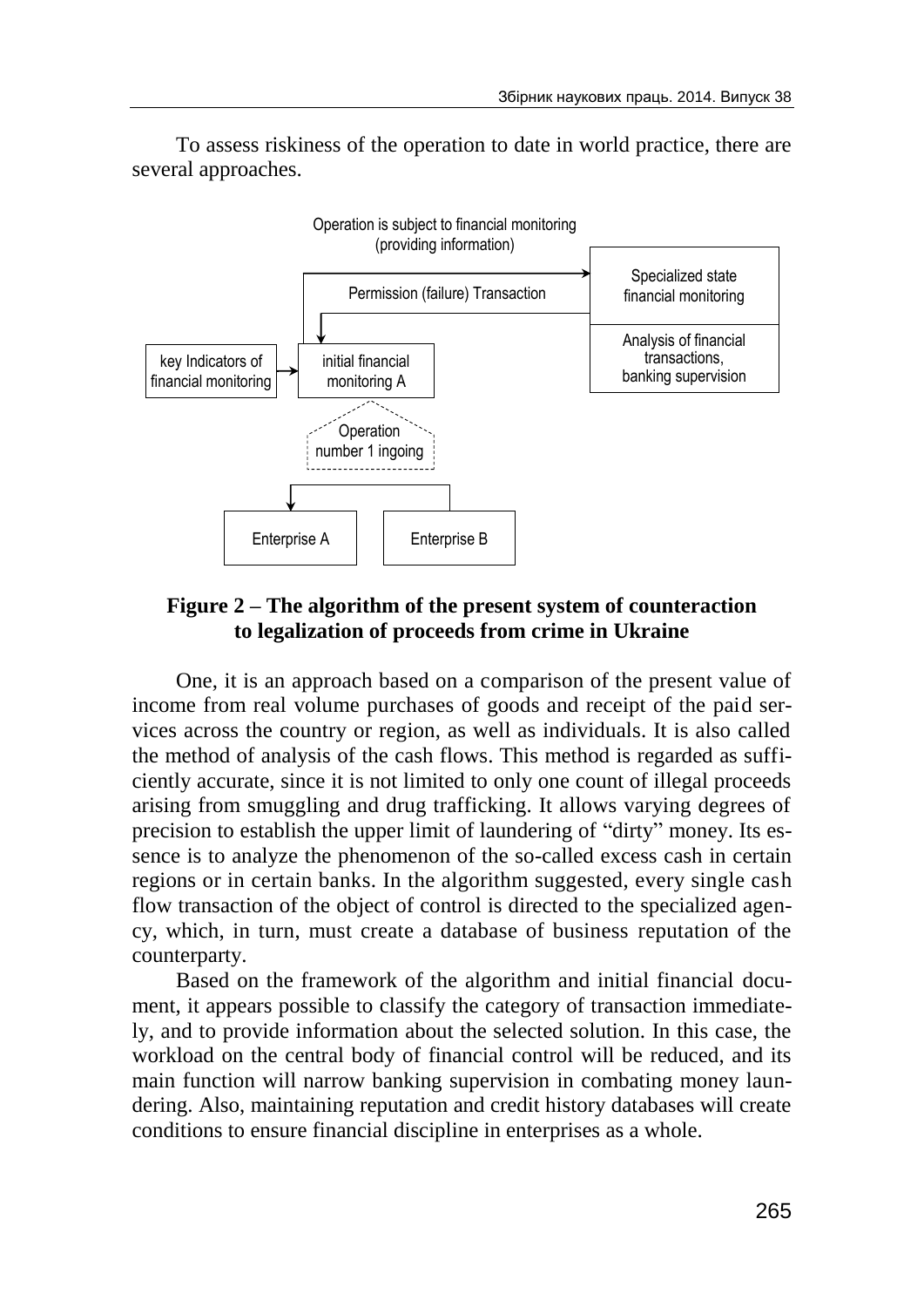

## **Figure 3 – The algorithm proposed by the author of the national anti-money laundering system**

Monitoring is an integral part of the national economy and its separate sectors. Its role in the transition to a market economy may be determined not only by the need to eliminate mistakes in the economic management, the existence of shortcomings in financial practices, ineffective spending of funds, private property theft and especially the state corruption, but also by the importance of development of regularity and complexity of commercial and economic ties. In particular, the state institution should be formatted on new basis, according to which the institute's functions will include the total budget control to ensure the tax and financial legislation, legitimacy and efficiency of public spending, budget or personal financial resources, the mechanism of their formation, distribution and redistribution in terms of entities. Today, the practice of modern management system does not provide any other effective way to monitor financial and business activities of enterprises, institutions and organizations than conducting audits (inspections) by state regulatory authorities. Unlike the Western practice in the domestic legal framework the retrospective form of control is prevailing.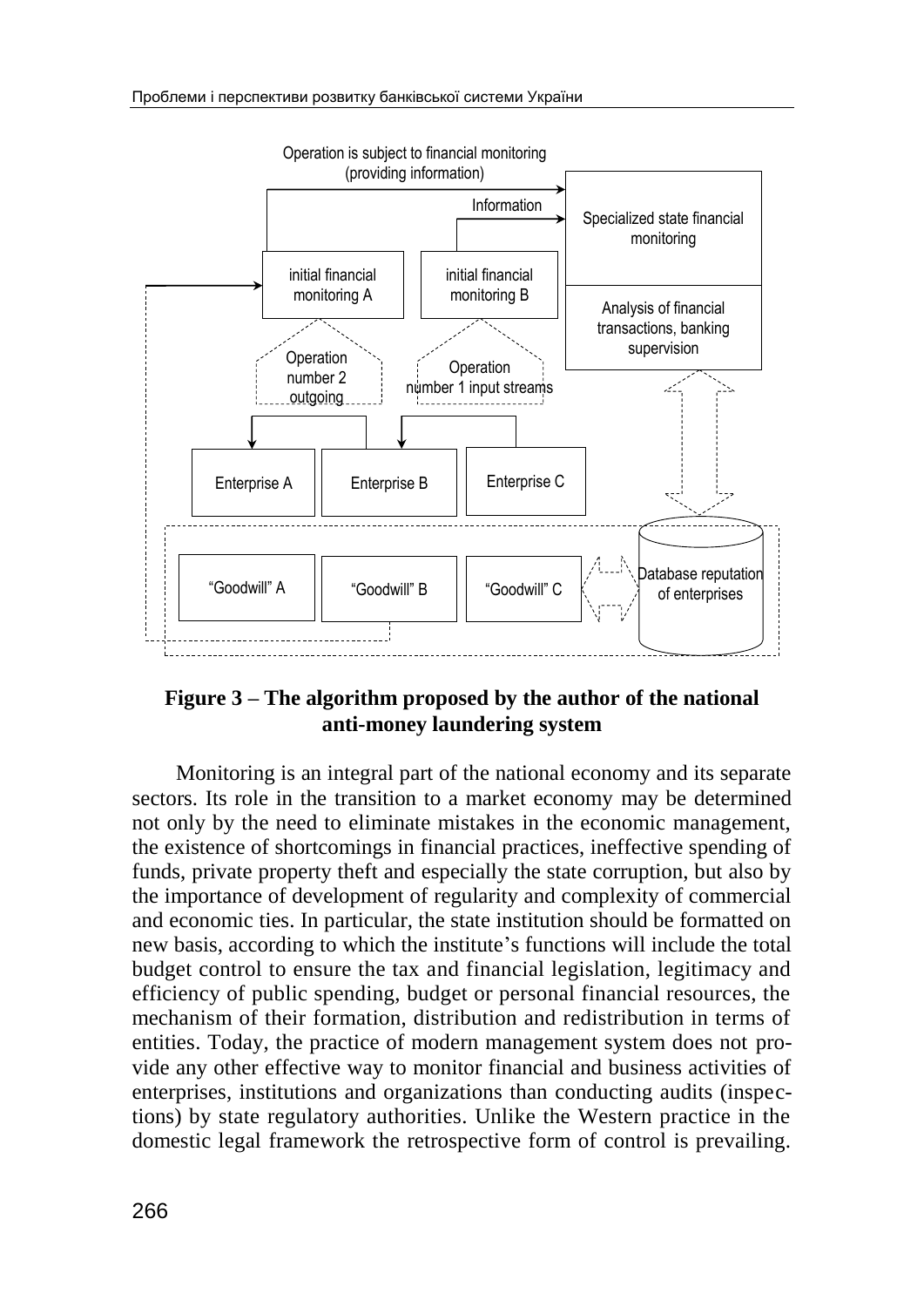However, the effectiveness of this measure is much lower compared to the previous and current forms of control. Audit of budget efficiency, actively introduced in Ukraine is only the front part of preventive control forms, and does not perform today one of the main functions of the financial control – the warning one.

The use of outdated forms of financial control does not allow the state to influence the processes taking place in the economy efficiently and effectively, leading to a decrease in the state control functions, which are highly important in terms of financial market instability. The further development of the financial control as a full-scale activity with other management functions, covering the interests of the state and its citizens in the sphere of finance, needs to cultivate a new concept of mechanisms and instruments for its implementation, improvement of its constituent elements, including not only the goals, objectives, objects, methods and forms of control, but also the newest methods, subjects, tools and instruments of the control procedures.

The main problems that hinder the effectiveness of the state control actions by today are: a significant focus on the retrospective form of control and the lack of legal backing and enforcement. The greatest results in the prevention of violations of laws have been made in fiscal (tax) activity, the cash performance of the state budget and in banking services.

Thus, according to the statistics from the State Service for Financial Monitorin the banks' notice made 96,35 % against 97,04 % in the II q g from the III quarter, 2010, the share of financial transactions fromuarter, 2010, in the total amount of financial transactions provided to the State Financial Monitoring by business initial financial monitoring subjects, and decreased by 0,69 % compared to the previous period.

Also, criminal actions, under art. 205, part 2 of the Criminal Code of Ukraine (fictious business), are performed in the case of cash flow determined without articles of merchandise. However, the stock market remains outside the control of the operation, where the cash flow without articles of merchandise is present, in other words a change of the CF's owner takes place.

To ensure accountability of cash flows data in the field of prevention of legalization of proceeds from crime, and taking into account above mentioned problems, we have elaborated the following measures along with the development of concept components and algorithm of the mechanism of the national system for combating money legalization:

1. To provide significant oversight powers in the field of non-banking financial operations to the State Service for Financial Monitoring by expanding the legal boundaries in the context of the law on inspections (audits) for reporting entities, as well as to increase the use of sanctions for violations of established norms.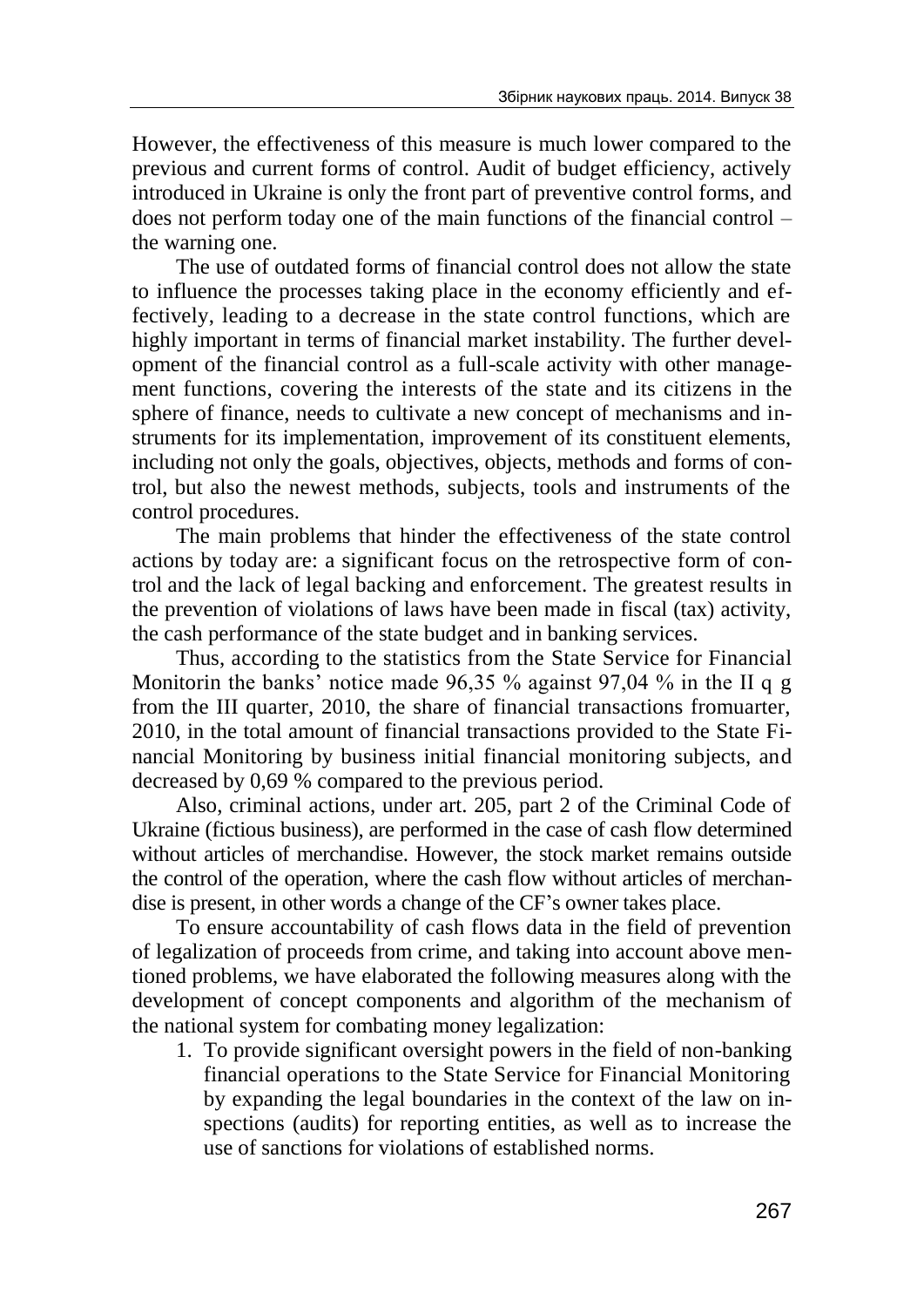- 2. To make the transition from retrospective control operations to the control of the initial placement of funds in the financial system.
- 3. To apply the method of control to the subjects of transaction rather than to the transaction itself, as provided by the recommendations of Egmont group. To create a single database, which will indicate the business reputation of an entity, to introduce three levels of business reputation:
	- flawless (no risk);
	- under control (likely or poor risk);
	- doubtful (maximum risk).
- 4. To keep the history of the financial discipline of the subjects of observance and to provide their ranking.
- 5. To use such tools as "uncertainty of the criteria" to determine the feasibility of financial transactions.
- 6. To use the following leverages:
	- operations' control (monitoring) and assigning the results to the categories of business reputation;
	- preventive measures usage for suspicious transactions, such as limiting the volume of transactions, both in terms of time and by volume;
	- the introduction of legal responsibilities for violation the monitoring by the subjects of initial control;
	- the introduction of a significant size penalty for officers, and the control over the quality of their work implementation.
- 7. To separate approaches for the control of quantitative and qualitative indicators, to focus activities on internal financial monitoring and quality performance indicators of the contents of business operations and its compliance with core business entity.

**Conclusions.** An efficient, effective, impartial and forehanded state financial monitoring should play the leading role in solving problems of prevention of the legalization, and the objectives and principles of which should be enshrined in legislation. In addition, we believe that the effective measure is to examine institutional and legal framework of financial monitoring within a particular discipline in higher education institutions of economic and legal orientation.

In such a way, it can be highlighted that the current and present financial and economic mechanism of the state system of counteraction to legalization of proceeds from crime is based on the model of the banking counter and actually does not consider other ways of legalization of illegal incomes. Based on our research, the following could be concluded: the suggested mechanism will enable not only the initial monitoring, but also it